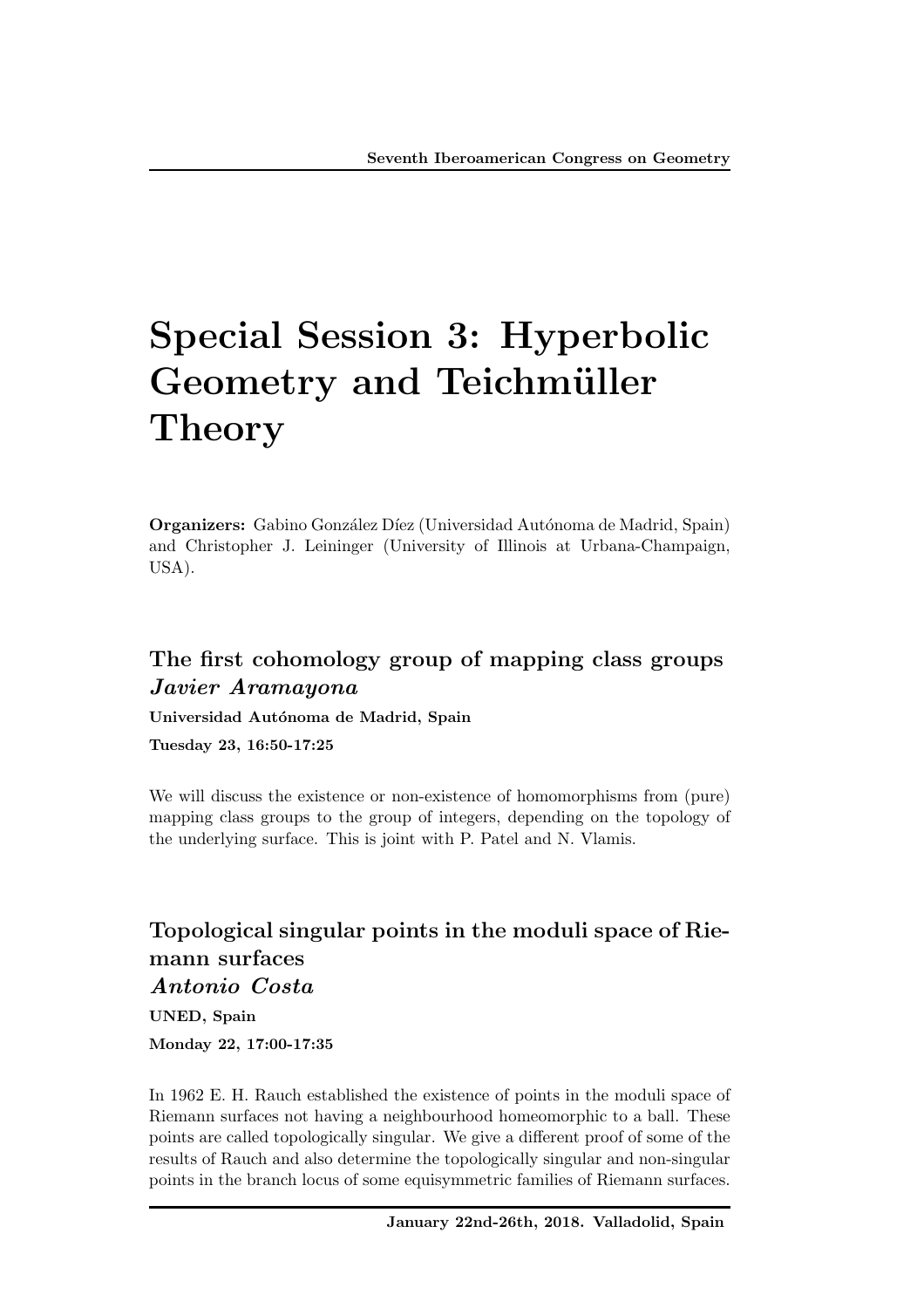#### A Cannon-Thurston map for survival curve complex of a punctured surface *Funda Gultepe*

Universit´e du Luxembourg, Luxembourg

Tuesday 23, 16:10-16:45

Using Birman exact sequence for mapping class groups, we construct a universal Cannon-Thurston map for the boundary of a curve complex of a surface with punctures, which we call *surviving curve complex*. This is a joint work with Chris Leininger and Witsaruo Pho-on.

# Winding Number, Monodromy, and Extension in Holomorphic Motion and Lifting in Teichmueller Theory *Yunping Jiang*

CUNY, New York, USA

Wednesday 24, 09:25-10:00

In this talk, I will give a review of our work in the study of holomorphic motions of subsets in the Riemann sphere over hyperbolic Riemann surfaces. I will introduce the zero-winding number condition and the trivial monodromy condition for such a holomorphic motion. I will also introduce the lifting problem in Teichmueller theory and the extension problem in holomorphic motion. After that I will show that both conditions are necessary for a fully extendable holomorphic motion of a subset in the Riemann sphere over a hyperbolic Riemann surface. I will use an explicit counter-example to show that the zerowinding number condition is not sufficient for a fully extendable holomorphic motion of a subset in the Riemann sphere over a hyperbolic Riemann surface. Furthermore, by using the relation between the lifting in Teichmueller theory and the extension in holomorphic motion, I will show that the trivial monodromy condition is indeed sufficient for a fully extendable holomorphic motion of a subset in the Riemann sphere over a hyperbolic Riemann surface. Some other conditions will be also mentioned. This talk is based on the work of my long-time cooperation with Mike Beck, Fred Gardiner, Sudeb Mitra, Hiroshige Shiga, and Zhe Wang.

## Quasi-isometric rigidity of 3-manifold groups *Cyril Lecuire*

Université Paul Sabatier, France

Tuesday 23, 14:45-15:20

We will discuss the quasi-isometric rigidity of 3-manifold groups: A finitely generated groups that roughly (when viewed from far away) looks like the fundamental group of a compact 3-manifold contains a finite index subgroup iso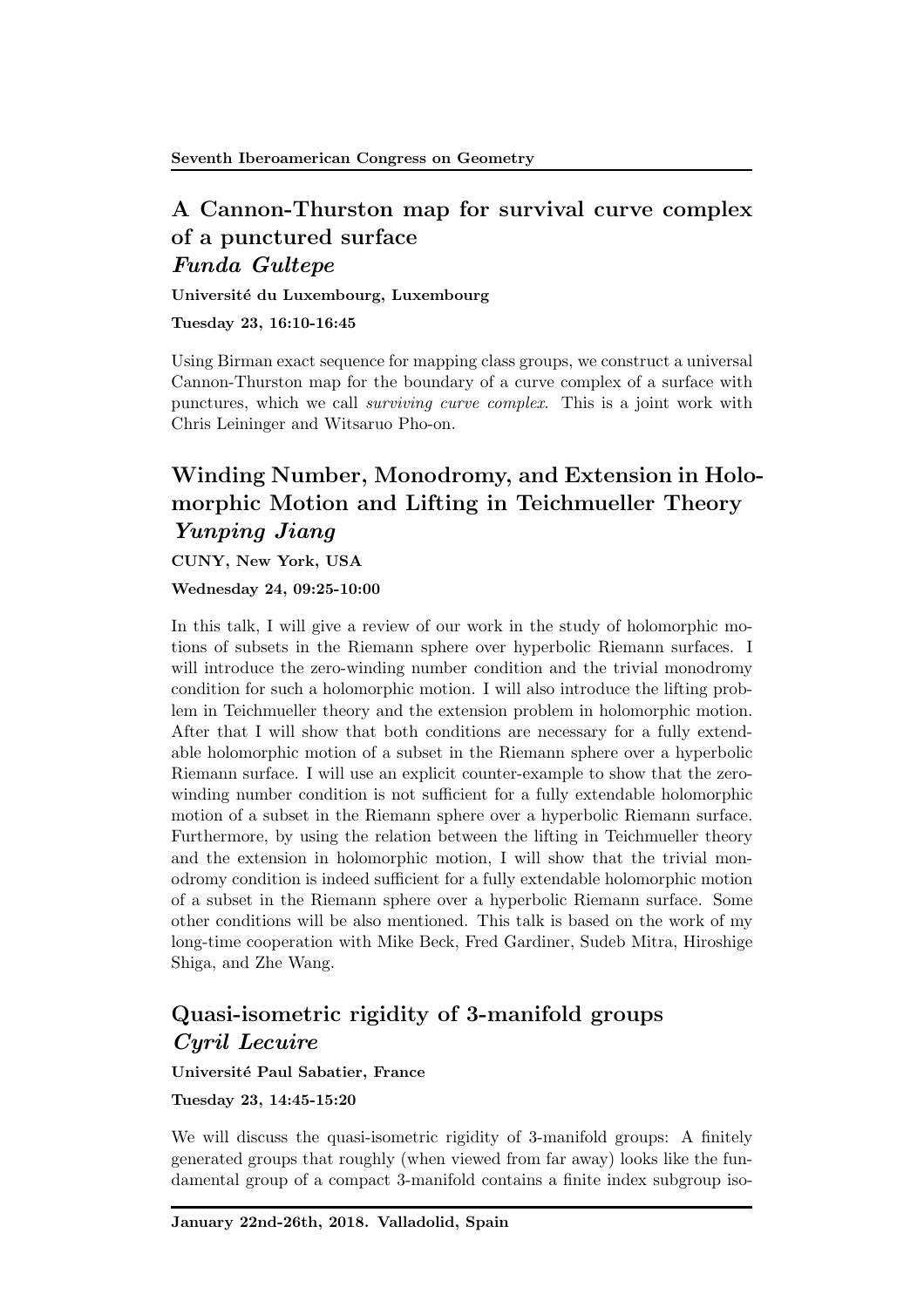morphic to thefundamental group of a compact 3-manifold. This a joint work with Peter Haissinsky.

#### Least Dilatation of Pure Surface Braids *Marissa Loving*

University of Illinois, USA

Monday 22, 14:45-15:20

The n-stranded pure surface braid group of a genus g surface can be described as the subgroup of the pure mapping class group of a surface of genus g with n-punctures which becomes trivial on the closed surface. I am interested in the least dilatation of pseudo-Anosov pure surface braids. For the  $n=1$  case, upper and lower bounds on the least dilatation were proved by Dowdall and AougabNTaylor, respectively. In this talk, I will describe the upper and lower bounds I have proved as a function of g and n.

#### Real-analytic sections for Teichmueller curves *Sudeb Mitra*

CUNY, New York, USA Wednesday 24, 08:45-09:20

We use a fundamental result of Douady and Earle to explicitly construct some real-analytic sections of Teichmueller curves. This gives an alternative approach to a paper of Cliff Earle.

We conclude with a brief discussion on real-analytic section for the Teichmueller space of a closed set in the Riemann sphere.

#### Volume forms on the  $SL(N, C)$ -moduli space of surfaces with boundary *Joan Porti*

Universitat Autònoma de Barcelona, Spain

Tuesday 23, 15:25-16:00

For an oriented surface of finite type, we consider the moduli space of representations in a simply connected reductive Lie group (eg SL(N,C)), and also the moduli space relative to the boundary. We relate the complex valued volume forms in those moduli spaces, the relative and the absolute one. This is joint work with M. Heusener.